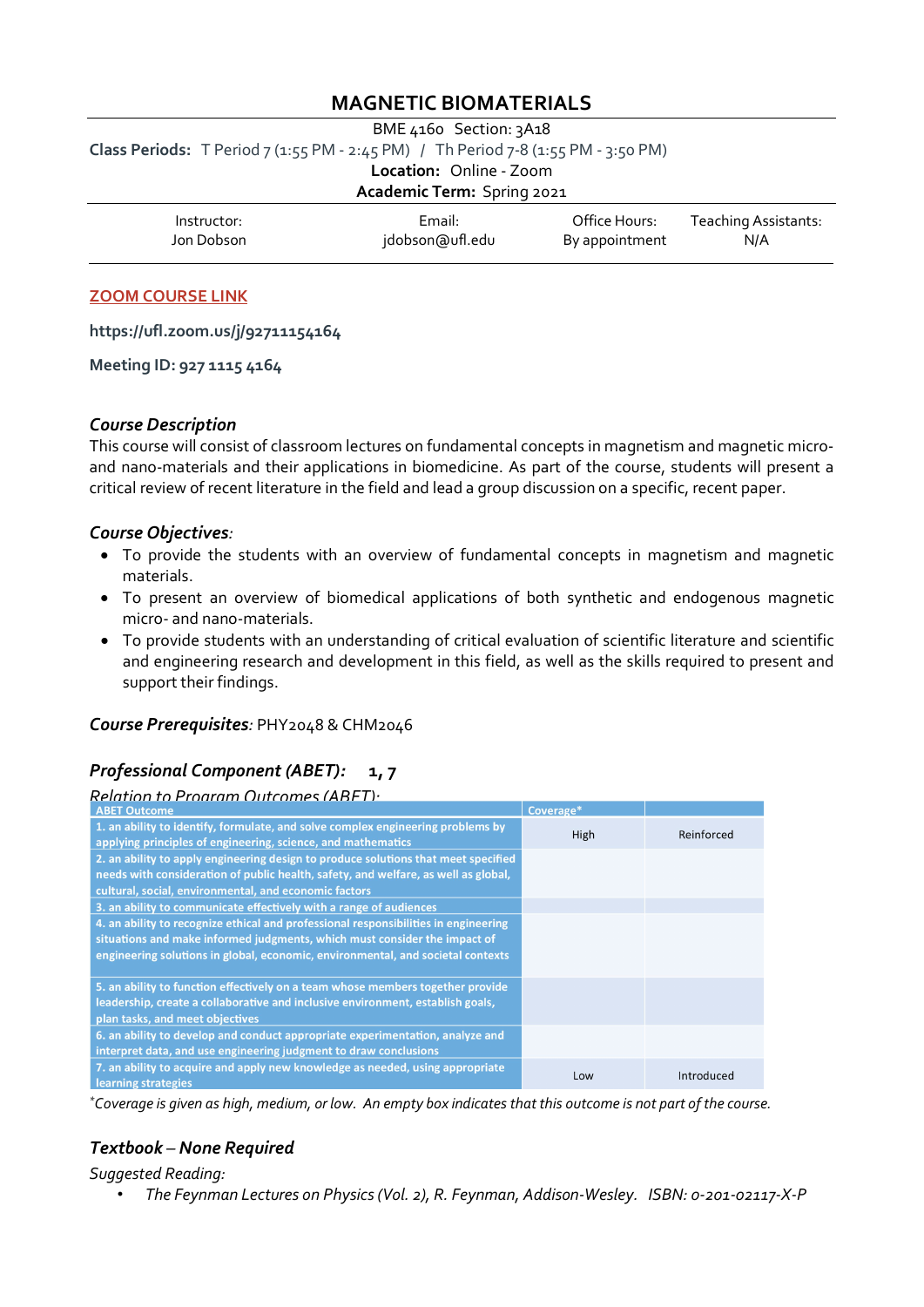- *Magnetism: Principles & Applications, D. Craik, Wiley. ISBN: 0-471-95417-9*
- *Magnetic Nanoparticles: From Fabrication to Clinical Application, NTK Thanh (Ed.), CRC Press. ISBN: 978-1-4398-6932-1*

# *Attendance Policy, Class Expectations, and Make-Up Policy*

Attendance is not recorded. However, class notes will not be provided to absent students, unless they have excused absences. Excused absences are consistent with university policies in the undergraduate catalogue [\(https://catalog.ufl.edu/ugrad/current/regulations/info/attendance.aspx\)](https://catalog.ufl.edu/ugrad/current/regulations/info/attendance.aspx) and require appropriate documentation.

This course is, in part, a traditional lecture based course, and use of computers, tablets, and cell phones is distracting to your fellow classmates. Computers, tablets, and cell phones are not appropriate for use during this class and must be put away during class unless used for taking notes.

Unless prior arrangements or an excused absence has been granted by the instructor, students will be deducted 2 letter grades for late coursework (grading will start at 75% [C]). The deduction occurs at the time the work is due. Once the assignment has been handed back and the key discussed, a zero will be assigned late assignments that are not excused. Students with an excused absence shall be permitted a reasonable amount of time to make up the material or activities covered in their absence.

### *Evaluation of Grades*

| Assignment        | <b>Percentage of Final Grade</b> |
|-------------------|----------------------------------|
| Exam $#_1$        | 35%                              |
| Exam $#_2$        | ३५%                              |
| Literature Review | २०%                              |

#### *Grading Policy*

| A: 94-100     | A-: 90-93   | $B + 87 - 89$ | B: 83-86B-: 80-82 |         | $C + 77 - 79$ | $C: 73-76$ |
|---------------|-------------|---------------|-------------------|---------|---------------|------------|
| $C - 70 - 72$ | $D+: 67-69$ | D: 63-66      | D-: 60-62         | E: < 60 |               |            |

For information on current UF grading policies for assigning grade points, please visit: [https://catalog.ufl.edu/ugrad/current/regulations/info/grades.aspx.](https://catalog.ufl.edu/ugrad/current/regulations/info/grades.aspx)

A C- will not be a qualifying grade for critical tracking courses. In order to graduate, students must have an overall GPA and an upper-division GPA of 2.0 or better (C or better). Note: A C- average is equivalent to a GPA of 1.67, and therefore, it does not satisfy this graduation requirement. More information on UF grading policy may be found at: https://catalog.ufl.edu/ugrad/current/requlations/info/grades.aspx. *TENTATIVE Course Schedule*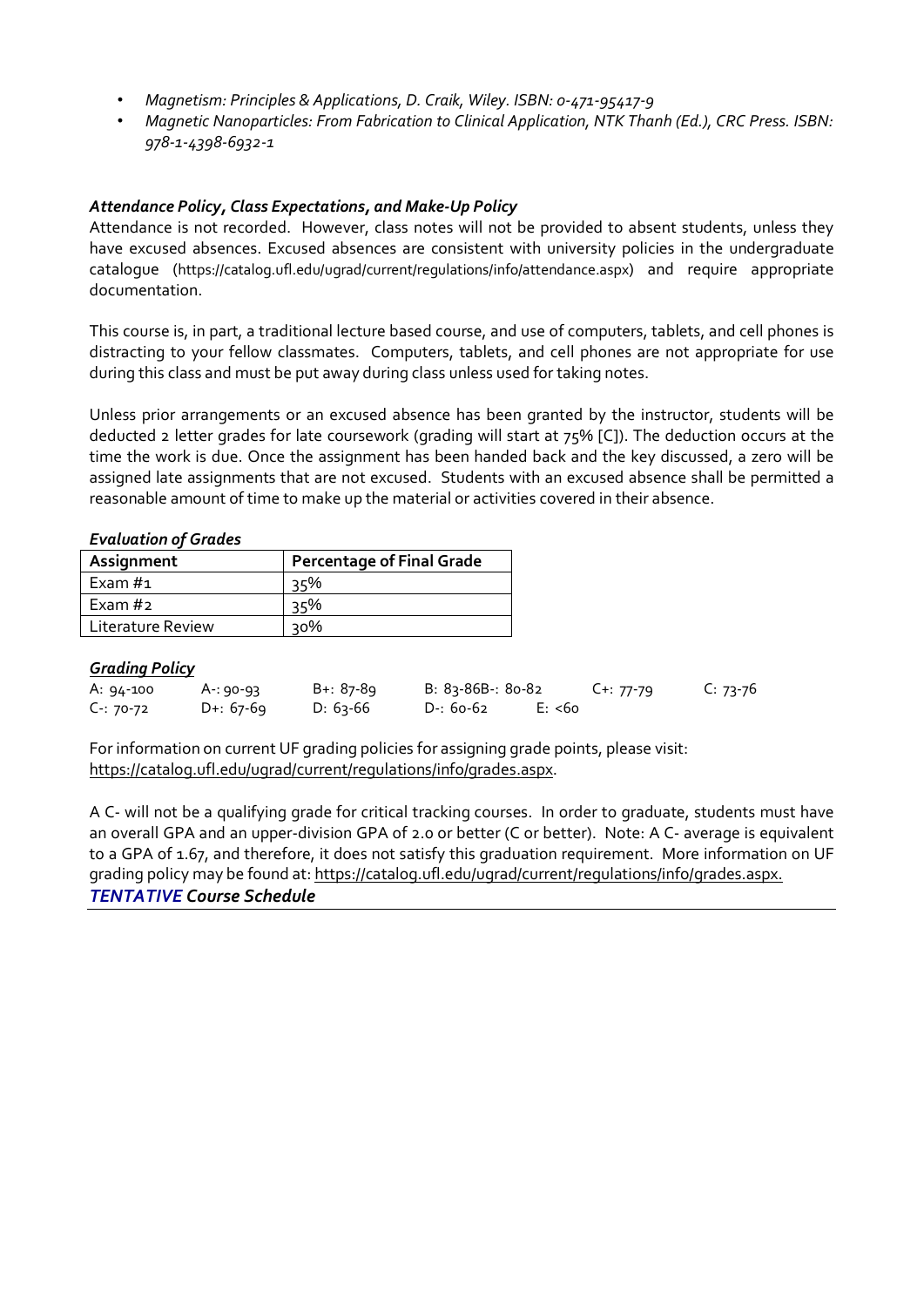| Date | Lecture Topic                                                  |
|------|----------------------------------------------------------------|
| 1/9  | Introduction & course overview                                 |
| 1/14 | Magnetism                                                      |
| 1/19 | Literature assignment                                          |
| 1/21 | Guest Lecture                                                  |
| 1/26 | Vector Fields and Maxwell's Equations                          |
| 1/28 | The Magnetic Moment III The Bohr Magneton                      |
| 2/2  | Magnetic Coils and Permanent Magnets                           |
| 2/4  | Magnetism in Matter                                            |
| 2/9  | Anisotropy and Superparamagnetism                              |
| 2/11 | Guest Lecture                                                  |
| 2/16 | Magnetic Characterization                                      |
| 2/18 | <b>Exam Review</b>                                             |
| 2/23 | <b>EXAM1</b>                                                   |
| 2/25 | <b>RECHARGE DAY - NO CLASS</b>                                 |
| 3/2  | Overview: Magnetic Particle Synthesis & Functionalization      |
| 3/4  | <b>Applications: Biolron</b>                                   |
| 3/9  | Applications: Cell Separation III Magnetic Drug/Gene Delivery  |
| 3/11 | Applications: Magnetic Hyperthermia III MRI & MPI              |
| 3/16 | Applications: Magnetic Drug & Gene Delivery                    |
| 3/18 | Applications: Magnetically Activated Receptor Signaling (MARS) |
| 3/23 | <b>Exam Review</b>                                             |
| 3/25 | <b>EXAM2</b>                                                   |
| 3/30 | Literature Review / Project Presentations                      |
| 4/1  | Literature Review / Project Presentations                      |
| 4/6  | Literature Review / Project Presentations                      |
| 4/8  | Literature Review / Project Presentations                      |
| 4/13 | Literature Review / Project Presentations                      |
| 4/15 | Literature Review / Project Presentations                      |
| 4/20 | Literature Review / Project Presentations                      |

#### *Students Requiring Accommodations*

Students with disabilities requesting accommodations should first register with the Disability Resource Center (352-392-8565, https://www.dso.ufl.edu/drc) by providing appropriate documentation. Once registered, students will receive an accommodation letter which must be presented to the instructor when requesting accommodation. Students with disabilities should follow this procedure as early as possible in the semester.

#### *Course Evaluation*

Students are expected to provide feedback on the quality of instruction in this course by completing online evaluations at [https://evaluations.ufl.edu/evals.](https://evaluations.ufl.edu/evals) Evaluations are typically open during the last two or three weeks of the semester, but students will be given specific times when they are open. Summary results of these assessments are available to students at [https://evaluations.ufl.edu/results/.](https://evaluations.ufl.edu/results/)

#### *University Honesty Policy*

UF students are bound by The Honor Pledge which states, "We, the members of the University of Florida community, pledge to hold ourselves and our peers to the highest standards of honor and integrity by abiding by the Honor Code. On all work submitted for credit by students at the University of Florida, the following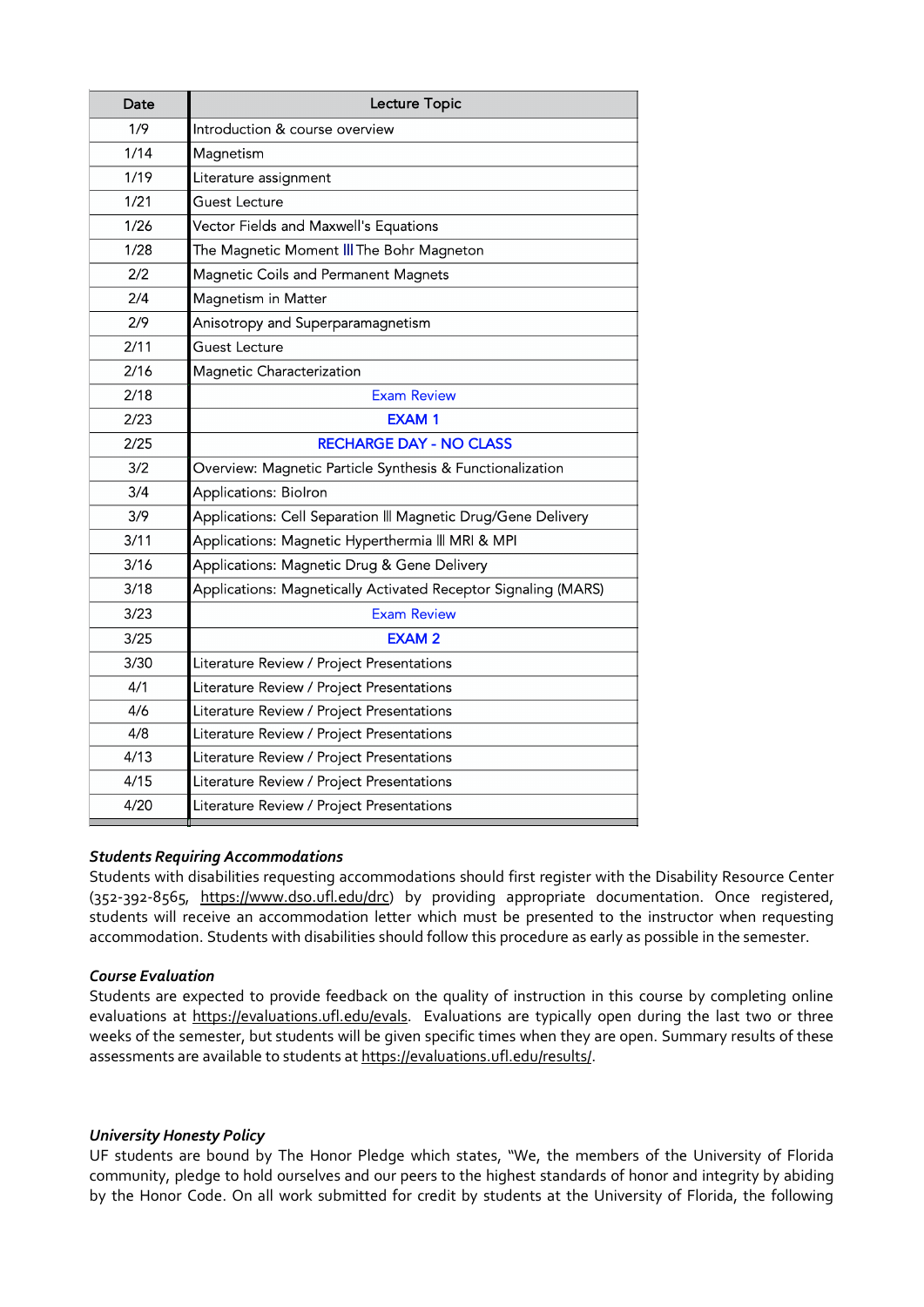pledge is either required or implied: "On my honor, I have neither given nor received unauthorized aid in doing this assignment." The Honor Code (https://www.dso.ufl.edu/sccr/process/student-conduct-honor-code/) specifies a number of behaviors that are in violation of this code and the possible sanctions. Furthermore, you are obligated to report any condition that facilitates academic misconduct to appropriate personnel. If you have any questions or concerns, please consult with the instructor or TAs in this class.

### *Software Use*

All faculty, staff, and students of the University are required and expected to obey the laws and legal agreements governing software use. Failure to do so can lead to monetary damages and/or criminal penalties for the individual violator. Because such violations are also against University policies and rules, disciplinary action will be taken as appropriate. We, the members of the University of Florida community, pledge to uphold ourselves and our peers to the highest standards of honesty and integrity.

### *Student Privacy*

There are federal laws protecting your privacy with regards to grades earned in courses and on individual assignments. For more information, please see:

<http://registrar.ufl.edu/catalog0910/policies/regulationferpa.html>

#### *Plagiarism*

Plagiarism is a common infraction to the UF Honor Code. If you are confused as to what constitutes plagiarism, see here: [https://guides.uflib.ufl.edu/copyright/plagiarism.](https://guides.uflib.ufl.edu/copyright/plagiarism) Plagiarism on any of your assignments **will be reported to the Dean of Students as a UF Student Honor Code violation.** Also, note that **copying solutions for any assignment, regardless of the source (e.g. other students, pirated website solutions), will be treated as plagiarism.** If you have any questions or concerns, please consult with the instructor in this class. Note that failure to comply with this commitment will result in disciplinary action compliant with the UF Student Honor Code Procedures.

#### *Campus Resources*

#### *Health and Wellness*

#### **U Matter, We Care:**

At UF Every Gator Counts. U Matter, We Care serves as UF's umbrella program for UF's caring culture and provides students in distress with support and coordination of the wide variety of appropriate resources. Families, faculty and students can contact umatter@ufl.edu seven days a week for assistance for students in distress. If you or a friend is in distress, please contact umatter@ufl.edu or 352 392-1575 so that a team member can reach out to the student.

**Counseling and Wellness Center:** The counseling and wellness center provides resources for students in distress, including but not limited to suicide prevent, crisis management, advice on parenting a college student, and advice on adjusting to college life. [http://www.counseling.ufl.edu/cwc,](http://www.counseling.ufl.edu/cwc) and 392-1575; and the University Police Department: 392-1111 or 9-1-1 for emergencies.

**Sexual Assault Recovery Services (SARS):** Sexual assault recovery services are available in the Student Health Care Center, contact at 392-1161.

**University Police Department** provides security and police services to the University of Florida. Contact at 392-1111 (or 9-1-1 for emergencies), o[r http://www.police.ufl.edu/.](http://www.police.ufl.edu/)

#### *Academic Resources*

**E-learning technical support**: Technical support for the Universities e-learning websites is available. Contact at 352-392-4357 (select option 2) or e-mail to Learning-support@ufl.edu. [https://lss.at.ufl.edu/help.shtml.](https://lss.at.ufl.edu/help.shtml)

**Career Resource Center:** Whether it's connecting dots to figure out your interests or finding ways to connect with opportunities, the University of Florida Career Resource Center (CRC) is here to help you figure it out. The CRC focuses on your interests and experiences – not just your major. They can help you